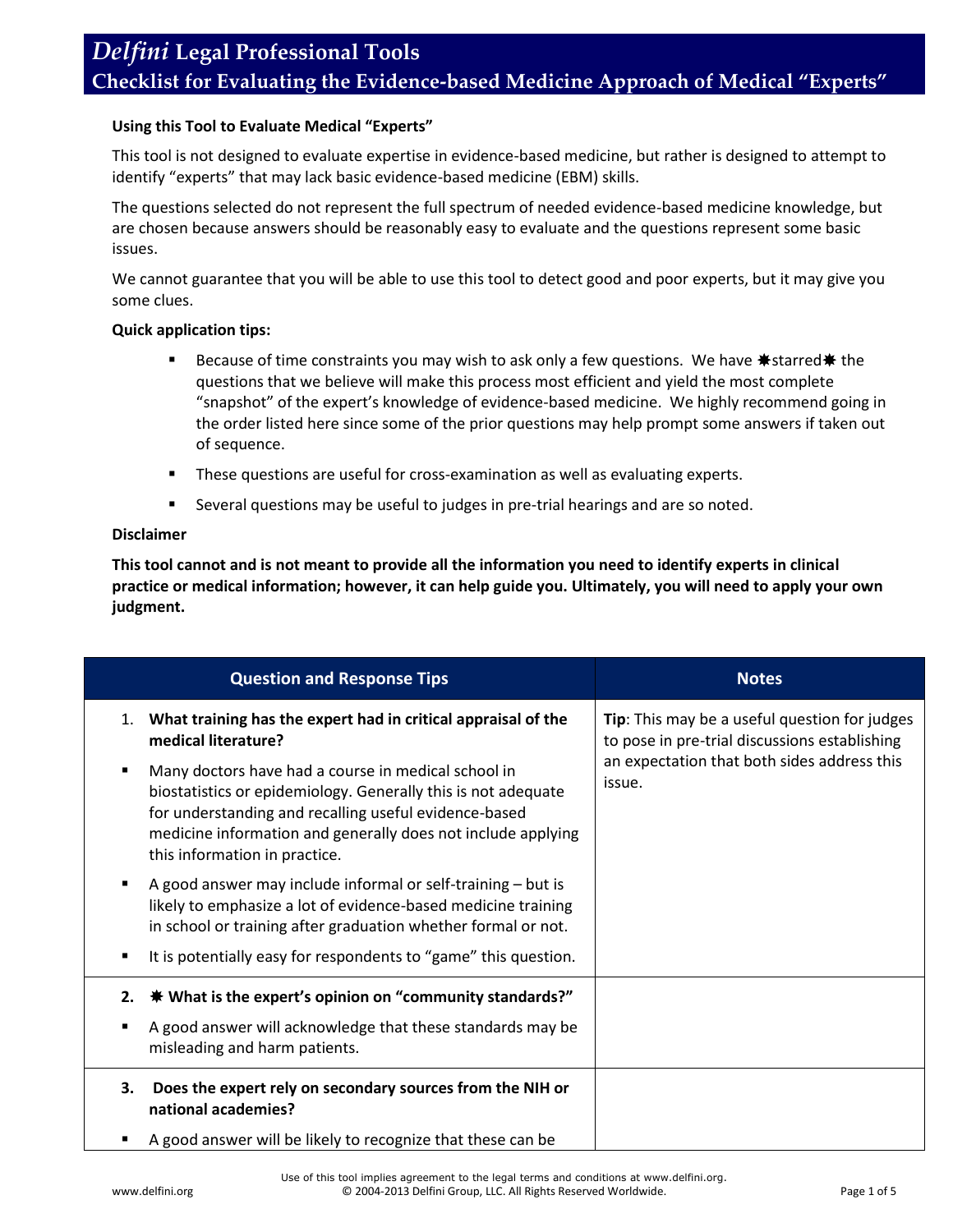# *Delfini* **Legal Professional Tools**

### **Checklist for Evaluating the Evidence-based Medicine Approach of Medical "Experts"**

|   | <b>Question and Response Tips</b>                                                                                                                                                                                                                                                                                                                                                                  | <b>Notes</b>                                                                                                                                            |
|---|----------------------------------------------------------------------------------------------------------------------------------------------------------------------------------------------------------------------------------------------------------------------------------------------------------------------------------------------------------------------------------------------------|---------------------------------------------------------------------------------------------------------------------------------------------------------|
|   | misleading.                                                                                                                                                                                                                                                                                                                                                                                        |                                                                                                                                                         |
|   |                                                                                                                                                                                                                                                                                                                                                                                                    |                                                                                                                                                         |
|   | 4. $\ast$ What process does the expert use to acquire clinical<br>information?                                                                                                                                                                                                                                                                                                                     | Tip: This may be a useful question for judges<br>to pose in pre-trial discussions establishing<br>an expectation that both sides address this<br>issue. |
| п | A good answer will indicate that methods for acquisition<br>should include a systematic search and not reliance on the<br>most recent - or arbitrarily -- selected articles.                                                                                                                                                                                                                       |                                                                                                                                                         |
| ٠ | Their described process should recognize that certain study<br>methods should not be used for certain medical questions                                                                                                                                                                                                                                                                            |                                                                                                                                                         |
|   | Only randomized controlled trials should be used for<br>a.<br>therapy, prevention and screening                                                                                                                                                                                                                                                                                                    |                                                                                                                                                         |
|   | b. Randomized controlled trials are preferable for<br>diagnostic testing studies, but cross-sectional studies<br>may be okay for diagnostic studies too                                                                                                                                                                                                                                            |                                                                                                                                                         |
|   | 5. $*$ Can the expert explain "issues" with the following<br>statement: "A study comparing women who chose to take<br>antioxidants daily, with those who did not, has<br>demonstrated that antioxidants protect against heart<br>disease."                                                                                                                                                         |                                                                                                                                                         |
| ٠ | The above example is from an "observational study." A good<br>answer will explain that cause and effect cannot be concluded<br>from observational studies - the statement above should only<br>claim that there is an association. (Not all associations are<br>cause and effect.)                                                                                                                 |                                                                                                                                                         |
|   | 6. What is the expert's process for reading an article?                                                                                                                                                                                                                                                                                                                                            | Tip: This may be a useful question for judges                                                                                                           |
|   | A good answer will indicate that the expert -                                                                                                                                                                                                                                                                                                                                                      | to pose in pre-trial discussions establishing<br>an expectation that both sides address this                                                            |
|   | Relies on "trusted" sources like Cochrane, Clinical<br>а.<br>Evidence and DARE, and/or                                                                                                                                                                                                                                                                                                             | issue.                                                                                                                                                  |
|   | b. Evaluates validity and usability of other articles by a<br>critical reading of the body and results section (not<br>through a reliance on abstracts and "conclusions.")                                                                                                                                                                                                                         |                                                                                                                                                         |
|   | The expert should indicate that he or she is searching<br>c.<br>for flaws in the study, such as bias, confounding and<br>chance, and for meaningful results such as those<br>which are directly beneficial to patients (clinical<br>significance which means direct benefits to patients in<br>areas of morbidity, mortality, symptom relief, health-<br>related quality of life and functioning). |                                                                                                                                                         |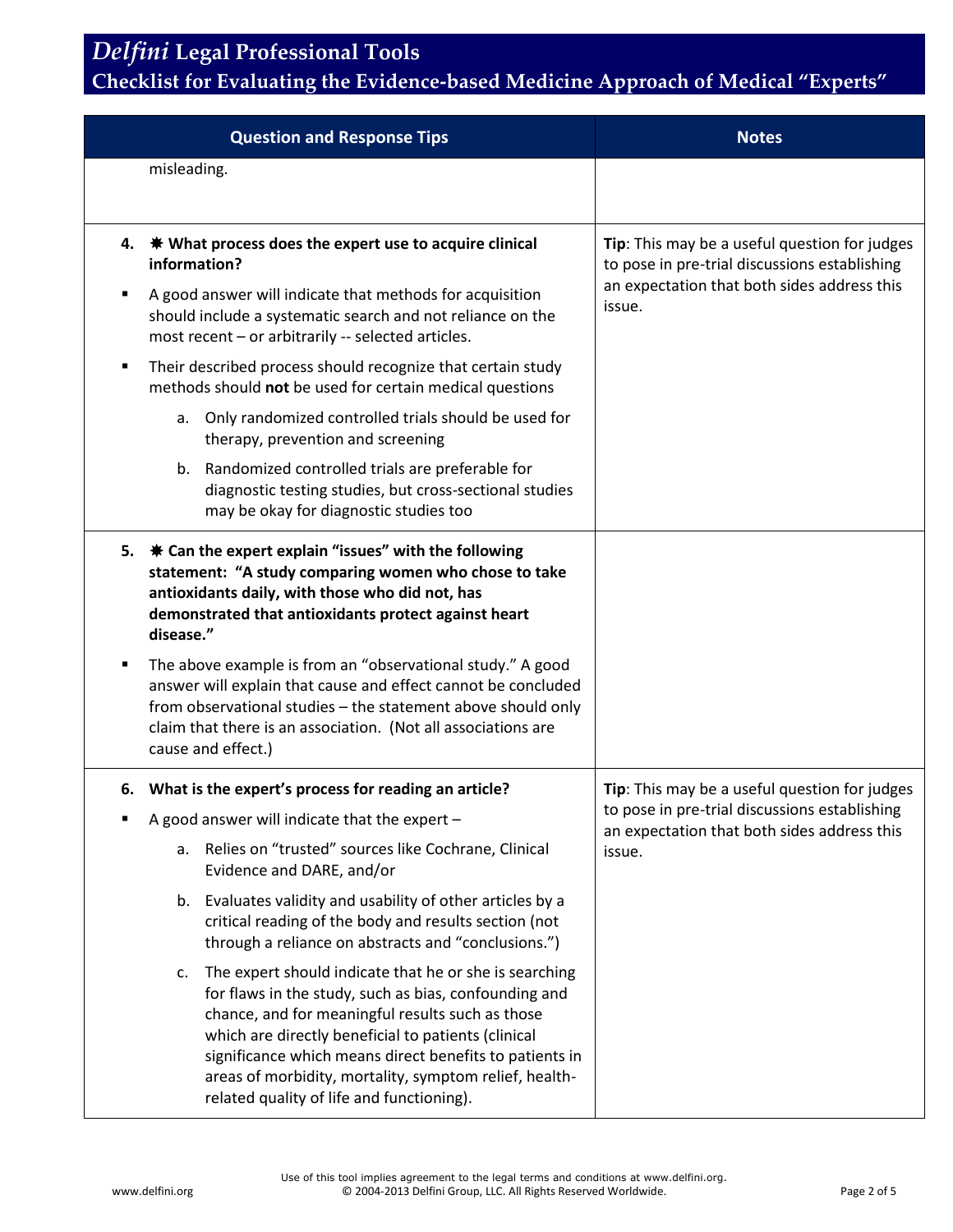*Delfini* **Legal Professional Tools**

### **Checklist for Evaluating the Evidence-based Medicine Approach of Medical "Experts"**

| <b>Question and Response Tips</b>                                                                                                                                                                                                                                                                                                                                | <b>Notes</b> |
|------------------------------------------------------------------------------------------------------------------------------------------------------------------------------------------------------------------------------------------------------------------------------------------------------------------------------------------------------------------|--------------|
| 7. $*$ Does the expert understand problems with Relative Risk<br>Reduction? How does he or she respond to the following<br>question: "A well done study reports a statistically significant<br>Relative-Risk-Reduction of 60% for patients in the<br>intervention group. Is this a result that may persuade you to<br>use this intervention with your patients?" |              |
| A good answer will point out that Relative Risk Reduction is<br>٠<br>not enough information on which to base a decision.                                                                                                                                                                                                                                         |              |
| $★$ Can the expert explain why case series can be harmful to<br>8.<br>apply to practice?                                                                                                                                                                                                                                                                         |              |
| Good answers may recognize that case series can often be<br>٠<br>misleading, that there are other explanations for why patients<br>may improve such as placebo effect, natural history of a<br>disease and coincidence, and/or that a control (or<br>comparison) group is important except in rare instances of all-<br>or-none results.                         |              |
| $*$ Does the expert consider historical controls or natural<br>9.<br>statistics on a disease to be an appropriate comparison?                                                                                                                                                                                                                                    |              |
| A "yes" answer means that this "expert" may be relying on<br>٠<br>highly misleading medical science.                                                                                                                                                                                                                                                             |              |
| 10. * Does the expert think that well done database research<br>and post-hoc analyses of study data can provide us with<br>useful evidence?                                                                                                                                                                                                                      |              |
| This is a trap question. A "yes" answer means that this<br>٠<br>"expert" may be relying on highly misleading medical science.                                                                                                                                                                                                                                    |              |
| 11. Can the expert discuss the difference - and relevance - of<br>outcomes of clinical significance versus outcomes for<br>intermediate markers?                                                                                                                                                                                                                 |              |
| Look for an understanding that the expert is interested in<br>$\blacksquare$<br>outcomes that will truly help patients (i.e., morbidity,<br>mortality, symptom relief, health-related quality of life or<br>functioning). Intermediate markers (e.g., changes in lab tests)<br>require a causal chain of evidence to show benefit in these<br>areas.             |              |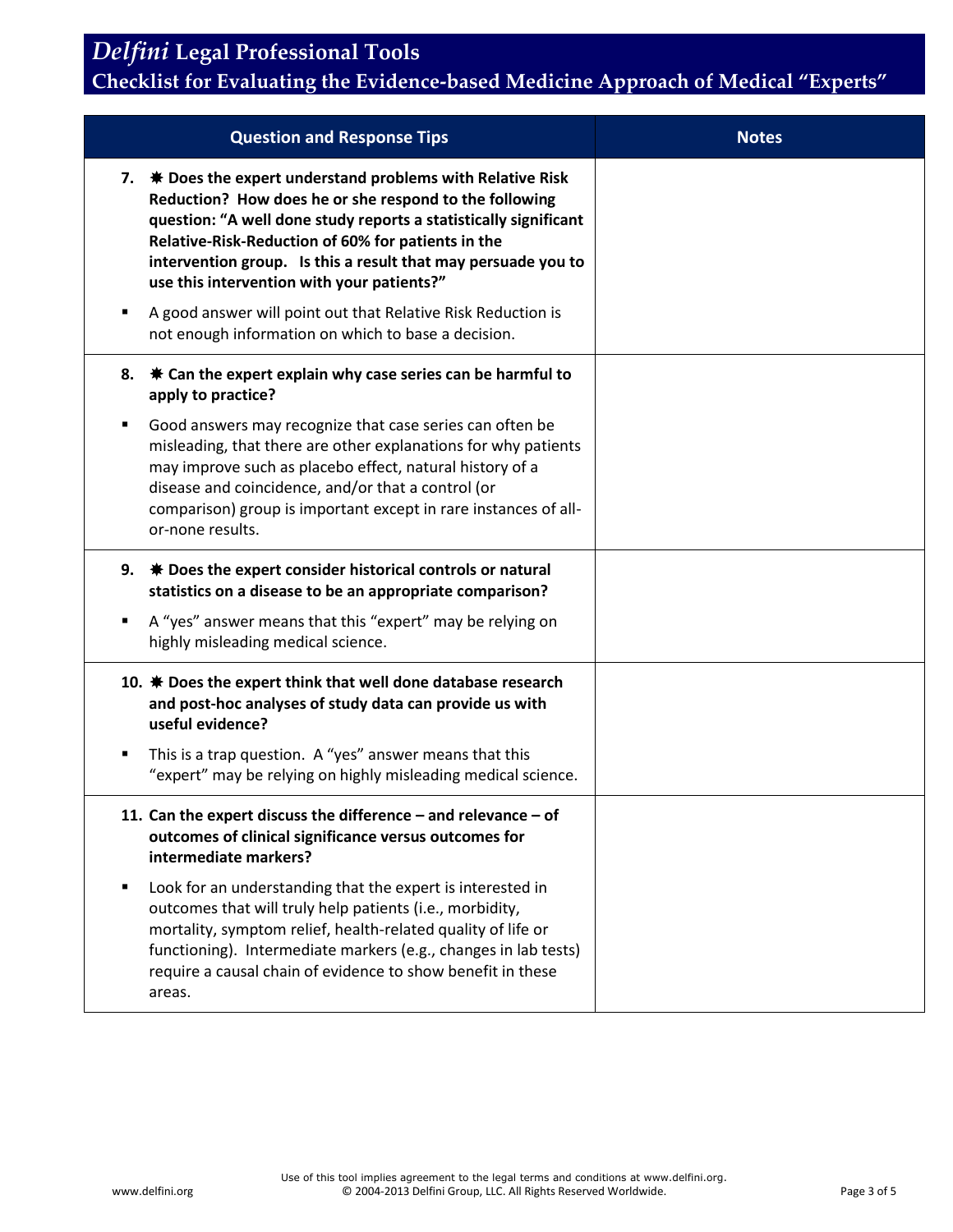### *Delfini* **Legal Professional Tools Checklist for Evaluating the Evidence-based Medicine Approach of Medical "Experts"**

| <b>Question and Response Tips</b>                                                                                                                                                                                                                                                                                                                                                                                                                                                                                                                                                                                                                                                                                                                                                                                                                                                                                                                                                  | <b>Notes</b>                                                                                                                                  |
|------------------------------------------------------------------------------------------------------------------------------------------------------------------------------------------------------------------------------------------------------------------------------------------------------------------------------------------------------------------------------------------------------------------------------------------------------------------------------------------------------------------------------------------------------------------------------------------------------------------------------------------------------------------------------------------------------------------------------------------------------------------------------------------------------------------------------------------------------------------------------------------------------------------------------------------------------------------------------------|-----------------------------------------------------------------------------------------------------------------------------------------------|
| 12. $*$ Does the expert use both narrative reviews and<br>systematic reviews? Can the expert give a brief distinction<br>between the two?                                                                                                                                                                                                                                                                                                                                                                                                                                                                                                                                                                                                                                                                                                                                                                                                                                          | Tip: This may be a useful question for judges<br>to pose in pre-trial discussions establishing<br>an expectation that both sides address this |
| Both are papers in the medical literature that analyze multiple<br>٠<br>studies collectively on a given subject. Narrative reviews are<br>potentially highly biased and can be misleading. Systematic<br>reviews are distinguished from narrative reviews in that they<br>apply scientific criteria. For example, they use explicit quality<br>criteria for including studies in the review. (Systematic reviews<br>still need to be critically appraised to ensure they are done<br>right - unless they come from a trusted source such as<br>Cochrane, Clinical Evidence or DARE. You might consider<br>asking a supplementary question to ensure they understand<br>this. Suggestion: What are your process steps when you<br>acquire a systematic review from PubMed? A good answer<br>will address evaluating the quality of the systematic review<br>and assessing the results to ensure they are useful. An ideal<br>answer will also include that they update the review.) | issue.                                                                                                                                        |
| 13. $*$ Can the expert discuss pitfalls of screening?                                                                                                                                                                                                                                                                                                                                                                                                                                                                                                                                                                                                                                                                                                                                                                                                                                                                                                                              |                                                                                                                                               |
| A good answer may include the following $-$                                                                                                                                                                                                                                                                                                                                                                                                                                                                                                                                                                                                                                                                                                                                                                                                                                                                                                                                        |                                                                                                                                               |
| a. Screening is not always good.                                                                                                                                                                                                                                                                                                                                                                                                                                                                                                                                                                                                                                                                                                                                                                                                                                                                                                                                                   |                                                                                                                                               |
| We need valid evidence that we have a treatment that<br>b.<br>can be helpful.                                                                                                                                                                                                                                                                                                                                                                                                                                                                                                                                                                                                                                                                                                                                                                                                                                                                                                      |                                                                                                                                               |
| c. We need valid evidence that finding a problem early is<br>more beneficial than finding it after symptoms<br>develop.                                                                                                                                                                                                                                                                                                                                                                                                                                                                                                                                                                                                                                                                                                                                                                                                                                                            |                                                                                                                                               |
| d. We need valid evidence of benefits and harms of<br>screening to see the net effect.                                                                                                                                                                                                                                                                                                                                                                                                                                                                                                                                                                                                                                                                                                                                                                                                                                                                                             |                                                                                                                                               |
| An ideal answer will indicate that there are some special<br>biases associated with screening that can be misleading such<br>as lead time and length bias.                                                                                                                                                                                                                                                                                                                                                                                                                                                                                                                                                                                                                                                                                                                                                                                                                         |                                                                                                                                               |
| 14. $*$ Can the expert define sensitivity and specificity?                                                                                                                                                                                                                                                                                                                                                                                                                                                                                                                                                                                                                                                                                                                                                                                                                                                                                                                         |                                                                                                                                               |
| Sensitivity means "true positives" - ideally, they will state this<br>is the rate of true positives found "in persons who are known<br>to have a disease."                                                                                                                                                                                                                                                                                                                                                                                                                                                                                                                                                                                                                                                                                                                                                                                                                         |                                                                                                                                               |
| Specificity means "true negatives" - ideally, they will state this<br>is the rate of true negatives found "in persons who are known<br>to be free of a disease."                                                                                                                                                                                                                                                                                                                                                                                                                                                                                                                                                                                                                                                                                                                                                                                                                   |                                                                                                                                               |